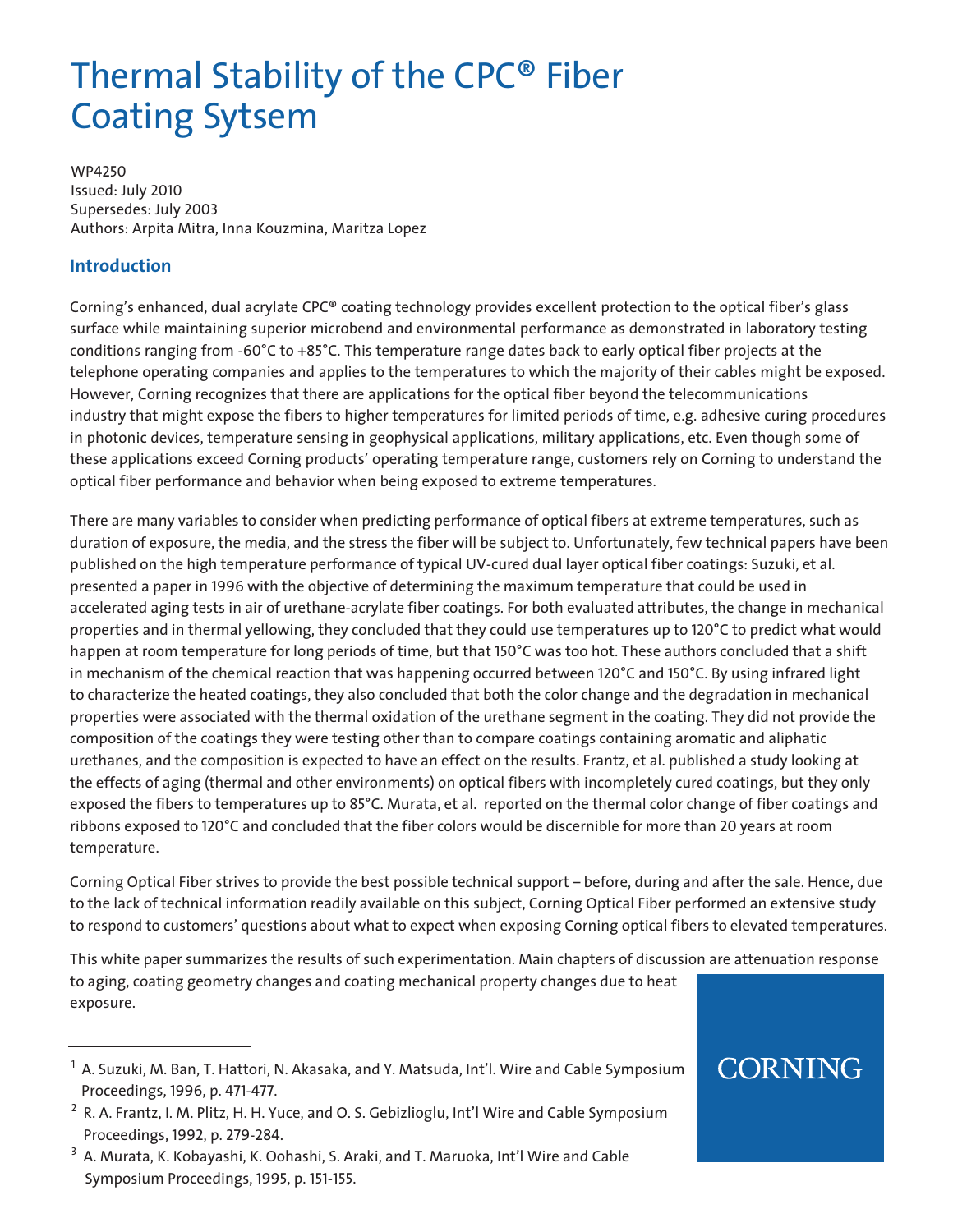#### **Attenuation Changes at Higher Temperatures Exposure**

Attenuation plays an important role in the fiber performance since its reduction enables longer reach of the optical signal. In order to understand the effect of high temperatures on attenuation, Corning wound one kilometer lengths of single-mode fibers into 9" diameter loose coils. These samples were later deployed in temperature chambers at different environmental conditions (85°C, 85°C/85%RH, 150°C, 200°C and 300°C) and the attenuation change was periodically monitored.

Figure 1 represents the performance of Corning fibers at 85°C, which is the upper limit of Corning's fiber operating range. As shown in Figure 1, the attenuation change was always within the product specifications ( $\leq$ 0.05 dB/km at each wavelength) even when the exposure time exceeded the standard test procedure for heat aging (30 days or 720 hours).



Attenuation spikes shown on Figure 1 are commonly due to measurement noise due to the short sample length that was employed.

Figure 2 and Figure 3 show the performance of Corning single-mode fibers exposed to air at 150°C and 200°C respectively. Attenuation change increases with higher temperatures in comparison to the 85°C exposure; however data in Figure 2 does not show an effect on attenuation, as the increase is maintained under 0.05 dB/km for all wavelengths investigated (1310 nm, 1550 nm and 1625 nm) at 150°C. In the next section, we will see that fiber coating slowly starts oxidizing at this temperature, reducing the coating volume and mass.



2  $\Box$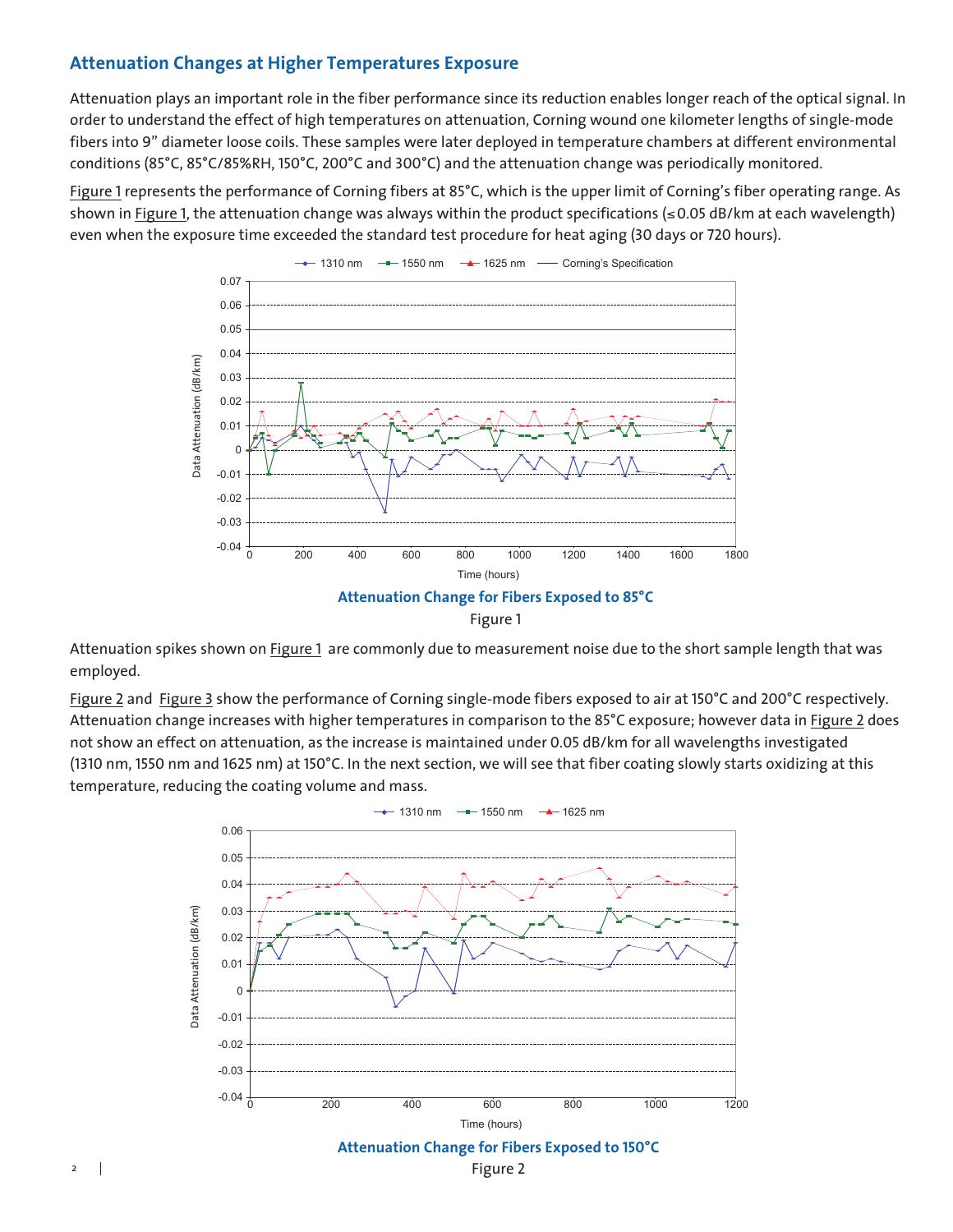The similar increase in attenuation change is observed with fibers in air at 200°C. Figure 3 shows the attenuation change increasing, particularly after being exposed to air at 200°C for more than 300 hours.



The final temperature the fibers were exposed to was 300°C. At this temperature, the fibers presented signs of microbending within the first 20 hours of exposure. As seen later in this report, there is a rapid oxidizing of the coating in air at this temperature as evidenced by its rapid decrease in outer diameter. Clearly, the fiber is only suitable for use at this temperature for very short periods of time. Figure 4 shows the attenuation change observed at different wavelengths when exposing Corning's fibers to 300°C for 18.5 hours in a loose coil configuration.





Fibers were then exposed to a hot and humid environment (85°C with 85% relative humidity) for 1,200 hours (i.e. 50 days). Figure 5 demonstrates that the optical fibers comfortably met Corning's ≤0.05 dB/km specification even after exposure to these conditions. Reader may notice Figure 5 similarities with Figure 1, Attenuation Change for Fibers Exposed to 85°C as expected.

 $\mathbb{L}$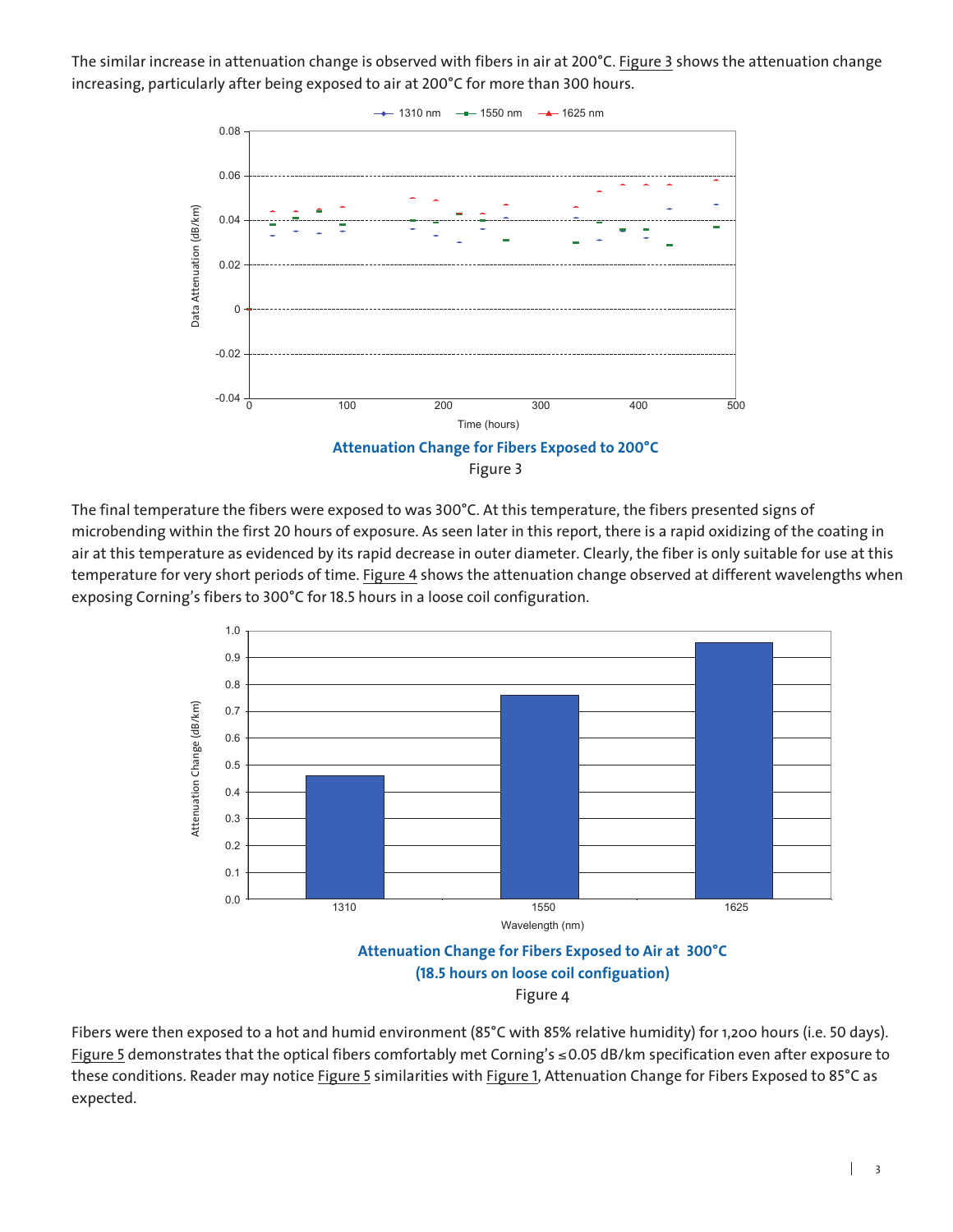

The attenuation changes at higher temperatures given in this section are only for uncabled single-mode fibers, specifically fibers in a loose coil configuration. These results should be directionally indicative of what happens to fibers in cables exposed to higher temperatures, but the reader should bear in mind that the cable materials will also be exposed to the higher temperature. The cable materials may have different temperature ratings and may affect the attenuation results.

#### **Changes in Coating Diameter on Exposure to Heat in Air**

The urethane-acrylate polymers used in optical fiber coatings oxidize when heated in the presence of air. When coated optical fibers are heated in air (as the coating is oxidized), the volume and mass of coating decreases as the exposure time increases. Figure 6 below shows how the total coating volume (outer and inner primary combined) decreases with time upon exposure to higher temperatures.



Figure 6

Exposure of Corning's fibers to 85°C for a duration of 1000 hours (41 days) results in a slight loss of weight or volume. This negligible loss is expected and is accounted for by loss of absorbed water and volatile components, such as very small amounts of unreacted photoinitiator, stabilizers, monomers, and other materials not chemically bonded to the urethane-acrylate polymer network.

4  $\overline{\phantom{a}}$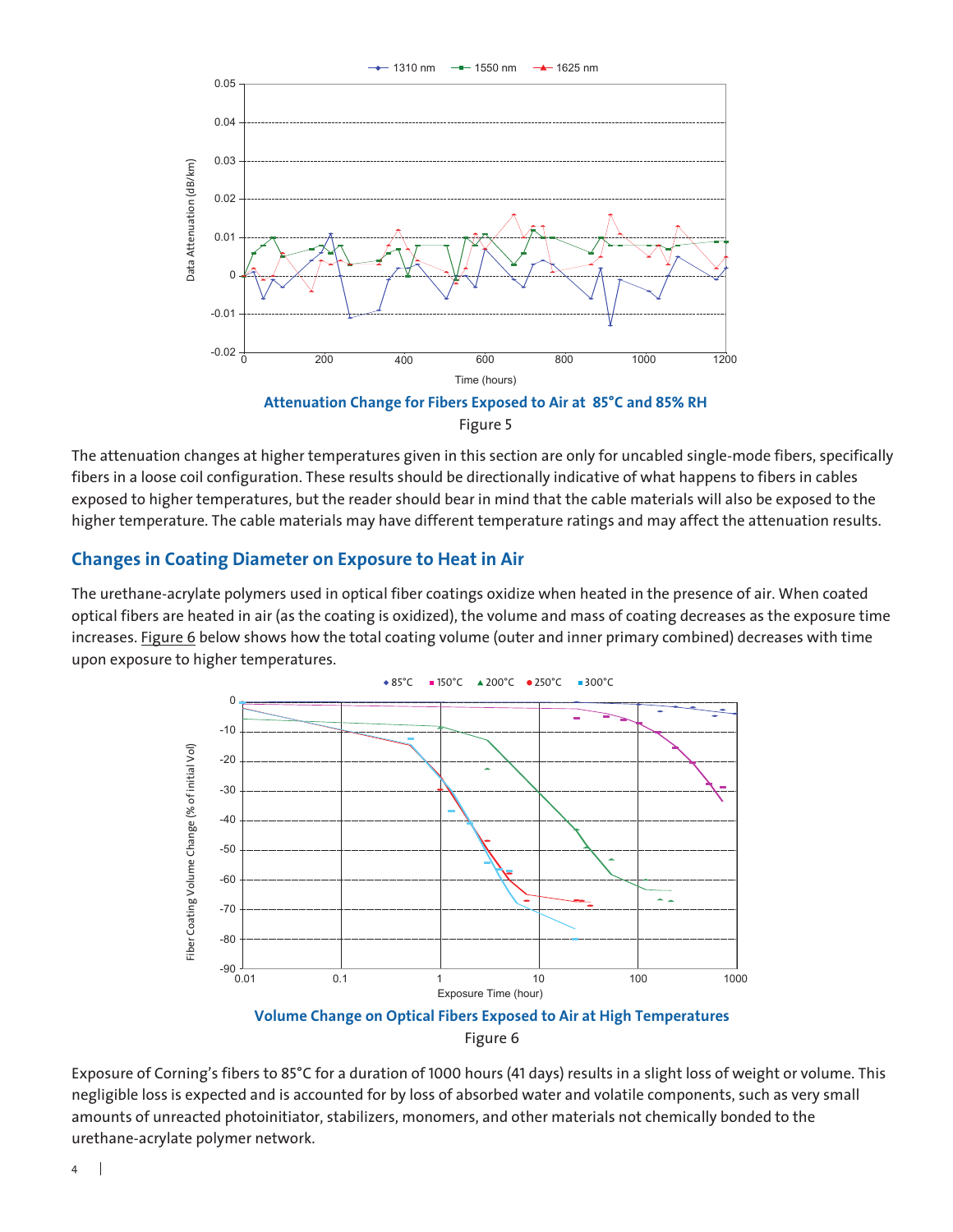At higher temperatures, the oxidative degradation of the coating happens rapidly as seen by the progressive decreasing of coating volume. For temperatures of 150°C and above, the coating volume decreases steadily with exposure time. At 200°C, nearly a third of the coating volume is lost after 10 hours of exposure. At 300°C, most of the coating volume is lost within the first 24 hours of exposure.

### **Coating Mechanical Property Changes with Heat Exposure**

The mechanical properties of outer primary coating rods were evaluated after a 2.5 hour exposure to temperatures ranging from ambient to 265°C.

For cable designs or other applications where there is limited oxygen or air, Corning evaluated the coating's mechanical properties in a nitrogen atmosphere. Then all measurements were done in both air and nitrogen atmospheres.

Coating rods were made for this test by injecting liquid coating into Teflon® tubes of approximate 0.022 inches of internal diameter. The filled tubes were then cured with ultra violet light and the Teflon tubes were removed to expose the cured coating rods.

Figure 7 shows the change in Young's modulus of the outer primary coating rods after 2.5 hours of exposure to high temperatures in both air and nitrogen atmospheres. As seen in this figure, there is no appreciable change in Young's modulus until the temperature reaches the 200-220°C range. Once this temperature is surpassed, the modulus rises significantly for both air and nitrogen environments.



Figure 7

Tensile strength and elongation at break were also evaluated on coating rods exposed to 2.5 hours at high temperatures in air and nitrogen. The tensile strength was observed to increase in both atmospheres when the temperature reached 220°C, while the elongation at break yielded a falloff when temperature exceeded 180°C, as shown respectively in Figure 8 and Figure 9.

Figure 8 shows the tensile strength of the outer primary coating rods after 2.5 hours exposure to high temperatures in both air and nitrogen media.

 $\mathbf{I}$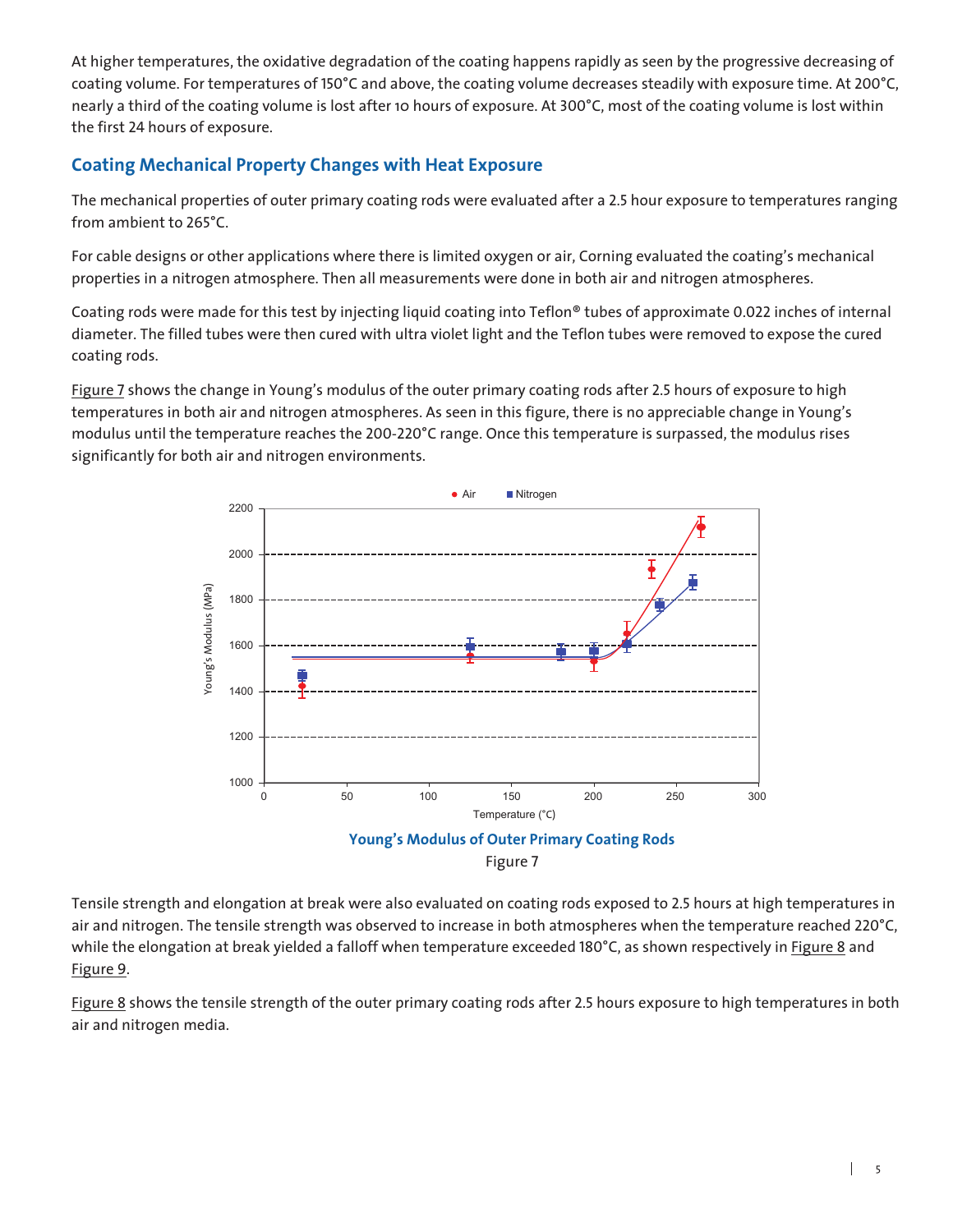

The observation of increased tensile strength with reduced elongation at break was consistent with increased cross-linking occurring at temperatures of 200°C to 220°C and higher.

Figure 9 shows the elongation at break for the coating rods after being exposed for 2.5 hours to up to 300°C in air and nitrogen.